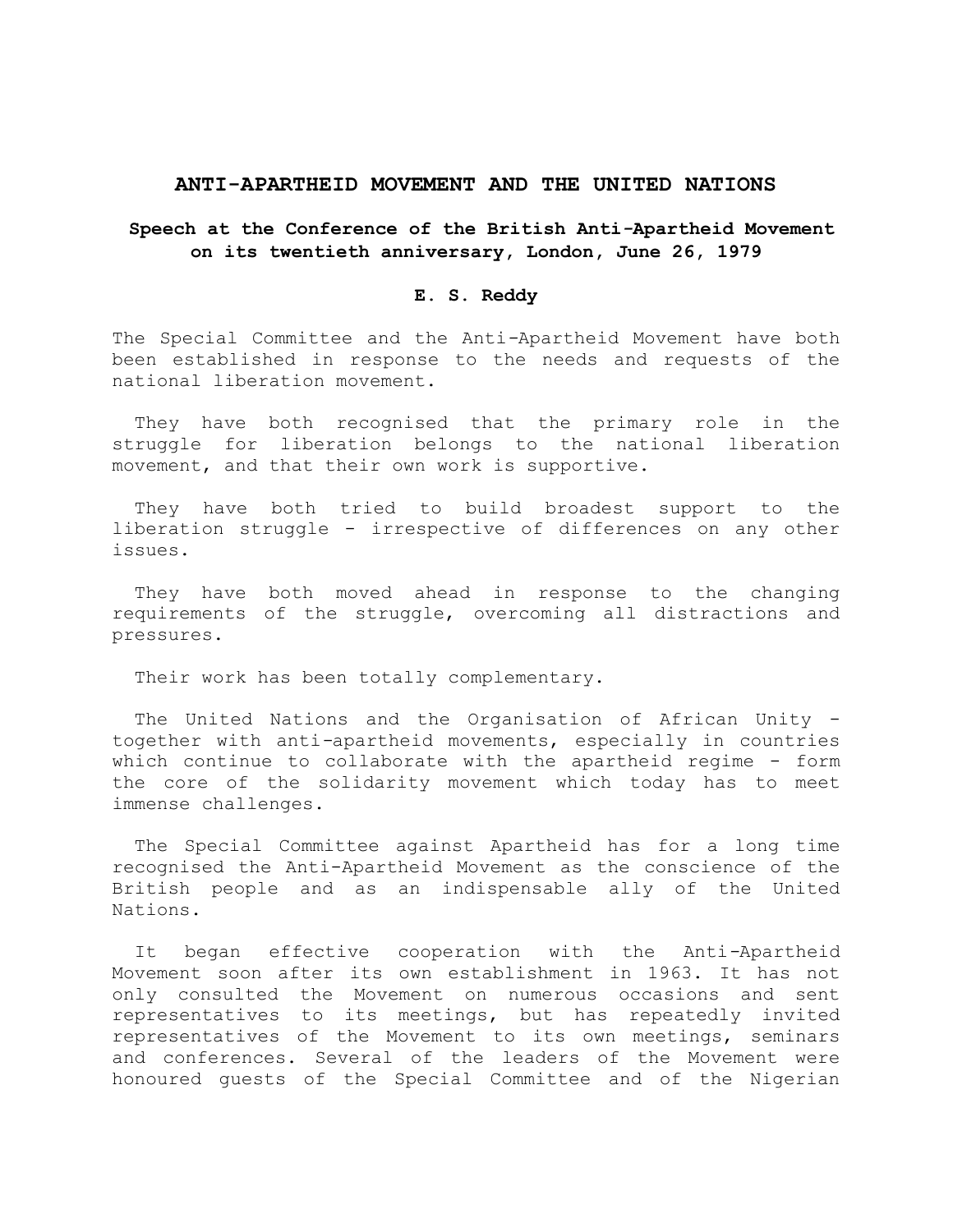Government at the World Conference for Action against Apartheid held in Lagos in August 1977.

Even more important, many of the initiatives of the Special Committee have resulted from consultations with the Anti-Apartheid Movement.

We have cooperated on numerous campaigns - from the World Campaign for the Release of South African Political Prisoners at the time of the Rivonia Trial in 1963-64 to the recent launching of the World Campaign against Military and Nuclear Collaboration with South Africa.

Three months ago, the Special Committee organised an important seminar on nuclear collaboration with South Africa in cooperation with the Anti*-*Apartheid Movement and in the next few months another important seminar on the role of transnational corporations in southern Africa will be organised by the Movement, at the request of and in cooperation with the Special Committee.

I must pay tribute to the Anti*-*Apartheid Movement for its valuable and consistent support to the efforts of the United Nations in the cause of African liberation.

I must, in particular, express our great appreciation to the many leaders of the Anti*-*Apartheid Movement whom we have known and come to respect - people like Bishop Ambrose Reeves, Barbara Castle, David Steel, Joan Lestor, Jeremy Thorpe, David Ennals, Bob Hughes and Abdul Minty - as well as its officials from Dorothy Roberts, Rosalynde Ainslee and Ethel de Keyser to Mike Terry and his colleagues.

In paying tribute to the Anti*-*Apartheid Movement, we cannot but pay tribute to the national liberation movement of South Africa - one of the noblest movements of this century, and a pioneer, an inspirer and often a guide to other liberation movements.

It is the righteousness of its struggle, and the heroism and sacrifices of its militants, which have inspired a world-wide solidarity movement.

Where else can one find nobler documents of freedom than in the programmes of the South African liberation movement? Where else can one find more inspiring epics of freedom struggle than in the Defiance Campaign of 1952 and the defiance of children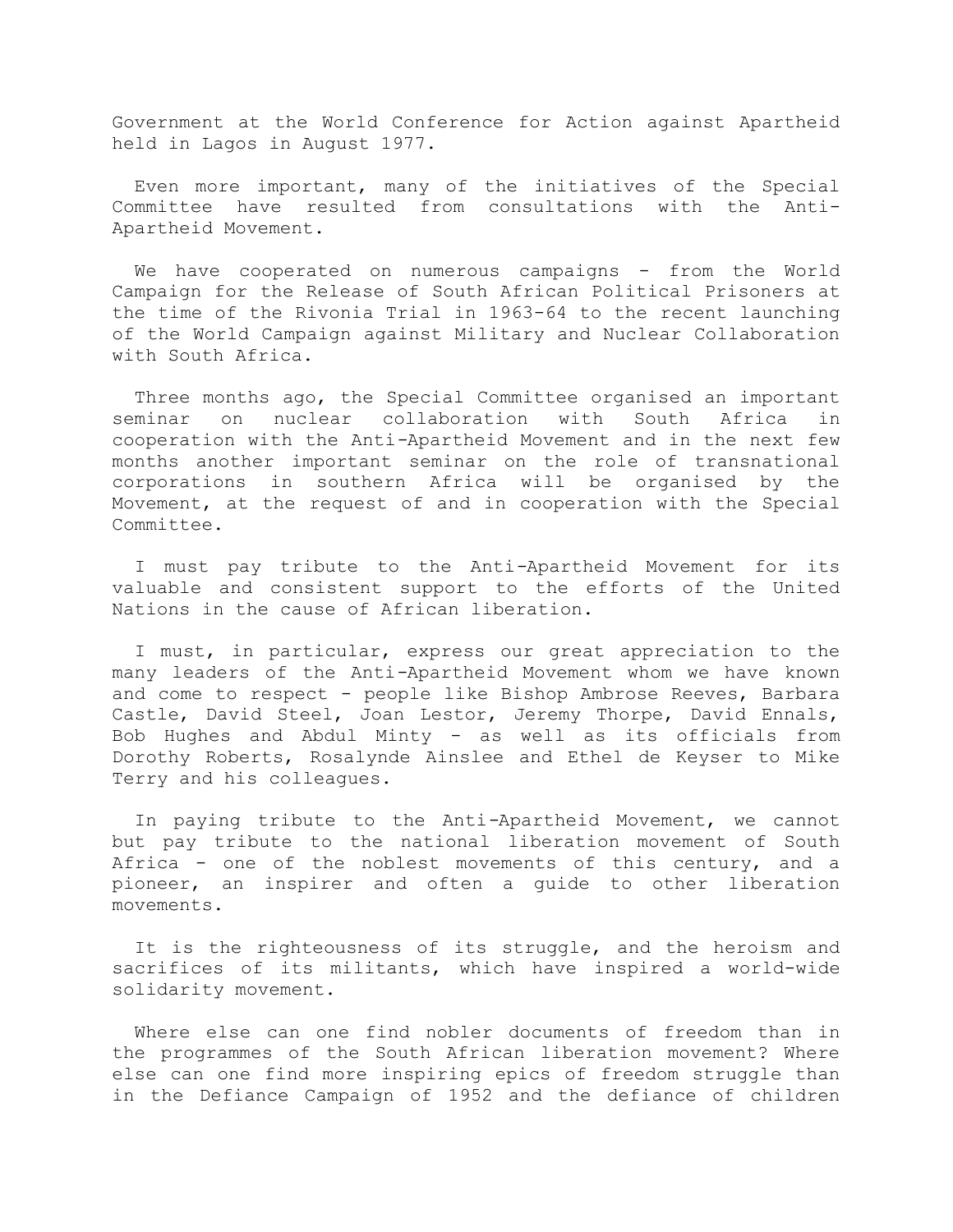after Soweto - not to go back to the Battle of Isandhlawana in the last century?

#### **Great Movement of Solidarity**

But I would like to point out that if the liberation movement has its numerous martyrs, the solidarity movement too has its own share of heroes.

 Hundreds and thousands of people in many countries have gone to jail, or have been subjected to assaults by the police or racists, or risked their careers, not to speak of the sacrifices of their time and money because of their convictions. I believe that on this occasion, we must also pay tribute to them, and be inspired by them.

The movement of solidarity with the South African people has a long history.

The Pan African Movement - at its very inception here in London in 1900 - called for international support to the rights and aspirations of the African people of South Africa.

The Indian National Congress proclaimed its solidarity long before the Indian Government raised the South African problem in international forums in 1946.

Freedom in South Africa was a major concern of the Garvey movement in the United States and the Caribbean in the 1920s. The struggle in South Africa was the foremost concern of the International Committee, later renamed Council on African Affairs, established by Paul Robeson in 1937, until it was paralysed during the cold war in 1951.

One can cite many other antecedents to the Anti*-*Apartheid Movement - most notably the Defence and Aid Fund led by the Reverend Canon L. John Collins, and the tireless labours of people like Lord Fenner Brockway.

But I believe that the Anti*-*Apartheid Movement, relatively young as it is, has had a special role. Its experience in Britain, as well as the experiences of similar movements which developed in many other countries, provide useful lessons for future action.

## **Twenty Years of Struggle**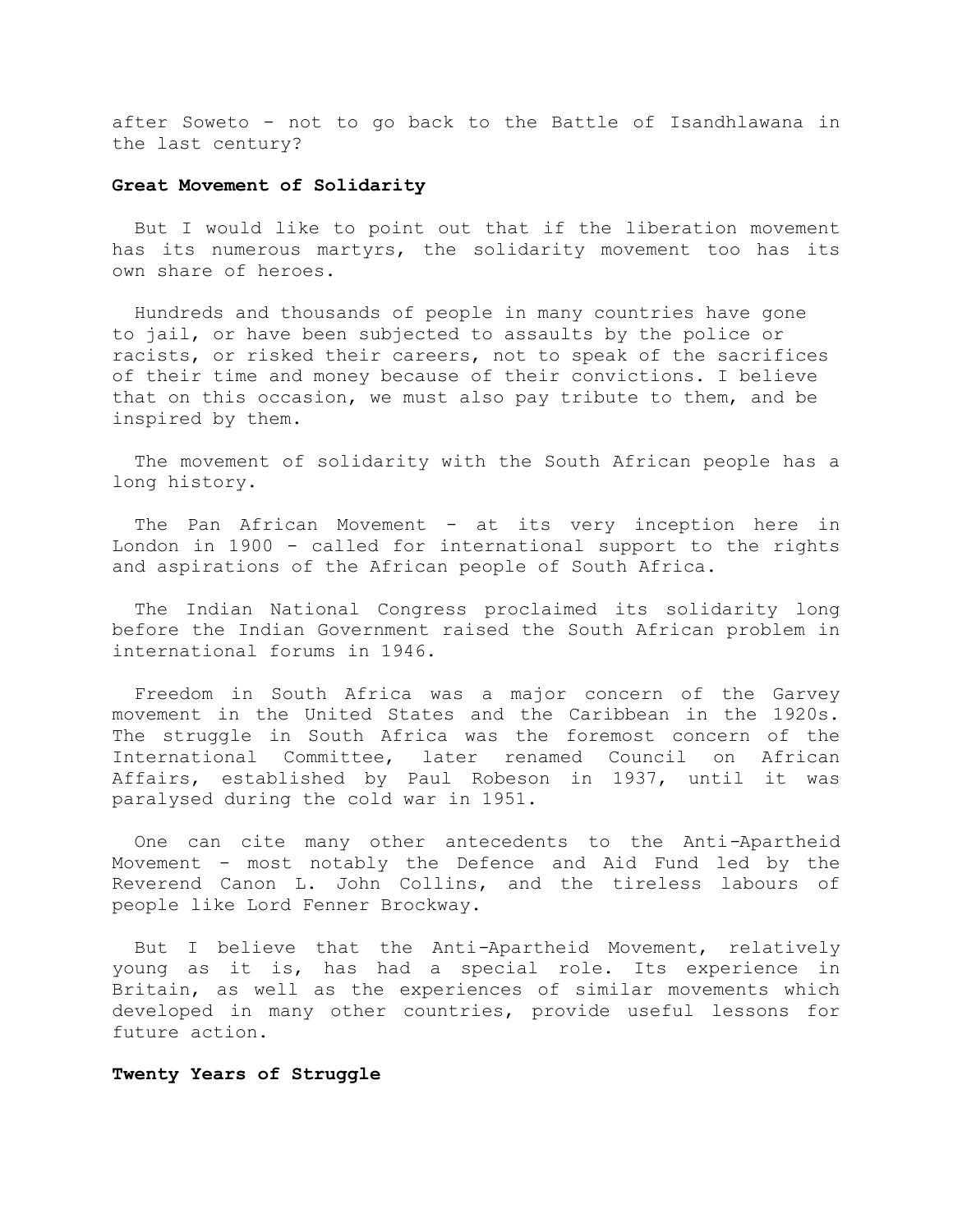I would like to recall briefly the situation in 1959 when this movement was launched.

It was a time when the liberation movement - after the Defiance Campaign, the Congress of the People, the Women's antipass agitation and the resistance against forced removals - was subjected to severe repression through the notorious Treason Trial and the banning orders under the so-called Suppression of Communism Act.

The liberation movement had spread throughout the country, in the cities as well as the reserves, and had earned the right to recognition as the authentic representative of the people. But the apartheid regime was determined to stifle it by repression, and disorganise the people through the creation of so-called homelands under headmen and chiefs.

At the same time, driven by cold war calculations, the major Western Powers had reinforced their links with the apartheid regime. The Simonstown Agreements had been concluded only a few years earlier. The Western media had constantly tried to libel the liberation movement with the communist label.

It was in that context that the liberation movement appealed for support of decent men and women abroad - particularly to deprive the apartheid regime of its external support.

The sanctions resolutions of the Conferences of Independent African States and the Conferences of African peoples organised by the late Dr. Kwame Nkrumah, were the African response.

The Anti-Apartheid Movement here, with its boycott campaign, was the response in the West, and it helped establish antiapartheid and solidarity groups in many other countries.

The response from the United Nations was to come soon - with the 1962 General Assembly resolution on sanctions, which established the Special Committee against Apartheid*.*

The sanctions campaign was thus launched at a time when the liberation movement was obliged by the apartheid regime to take the fateful decision to go beyond non-violent and legal struggle.

Today, twenty years later, we face a new situation, after the tremendous escalation of repression and resistance. Will the international community enable the liberation movements of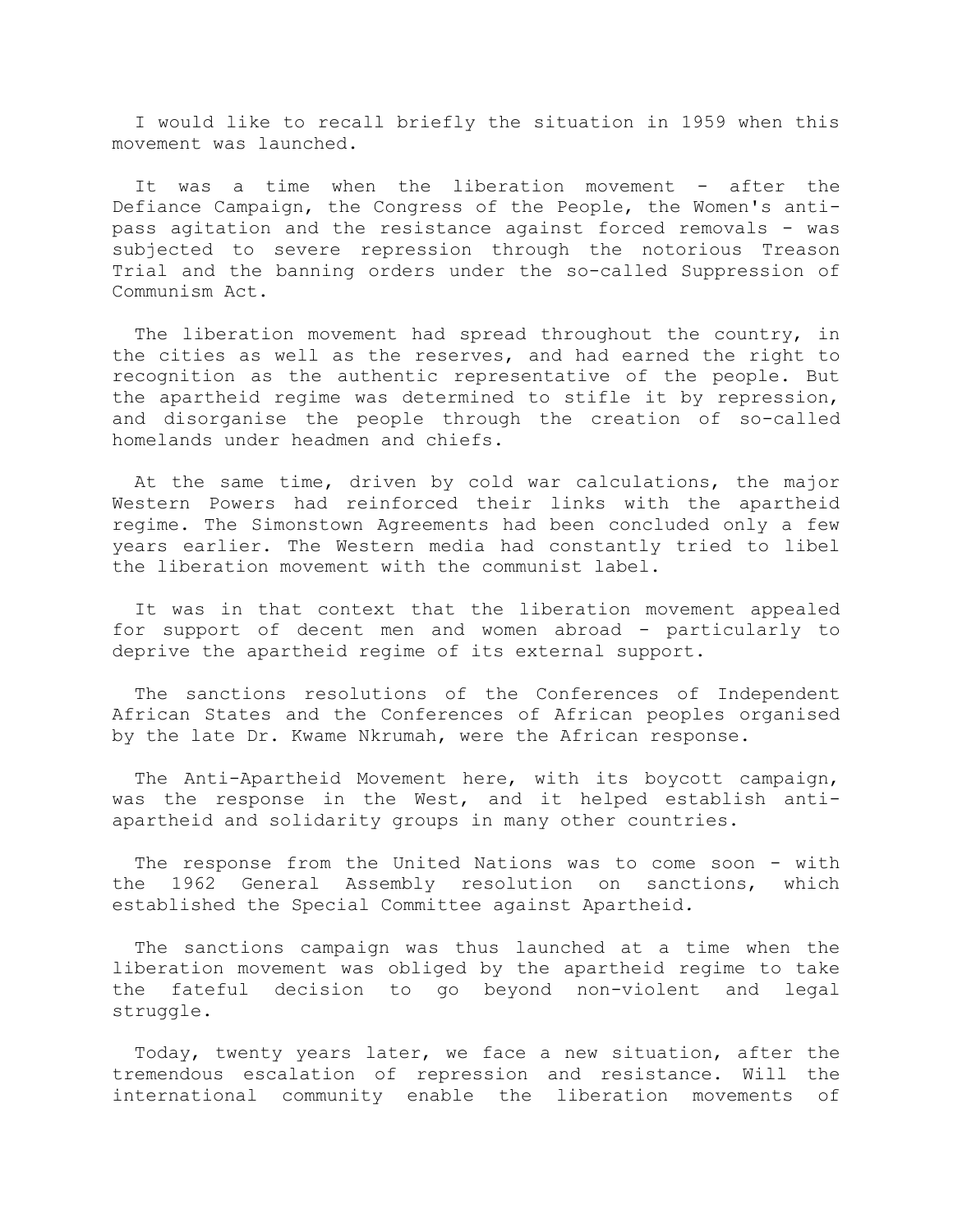southern Africa to destroy the racist regimes and emancipate the whole of the African continent - or will external forces allow the apartheid regime to bring about a wider conflict?

The new stage of the crisis in southern Africa, and of the liberation struggle, requires new strategies.

The United Nations and its Special Committee have called for an international mobilisation against apartheid *- to* isolate the apartheid regime and to lend full support to the national liberation movement, so that apartheid can be destroyed and the threat to the peace averted. They have made this call after consultation with the anti*-*apartheid movement and other public organisations.

In the past twenty years, as the solidarity movement developed at the governmental and non-governmental level, the situation in South Africa itself has grown from bad to worse.

There has been a great intensification of racist domination; the establishment of bantustans; a series of obnoxious repressive laws; the massacres of Sharpeville and Soweto; the executions of patriots from Vuyisile Mini to Solomon Mahlangu; and the tortures and killings of eminent leaders in detention.

There has been a tremendous military build-up, accompanied by numerous acts of aggression against independent African States. There is now the imminent danger of acquisition of nuclear capability by the apartheid regime.

Some people tend to feel despondent that the solidarity activities have been in vain. I believe that is very wrong. We should not underestimate the tremendous victories of the international campaign against apartheid*.*

The unanimous condemnation of apartheid by the international community - however hypocritical or superficial in the case of some - is of no small significance.

The arms embargo against South Africa, the funds for assistance to the oppressed people and the international convention against apartheid have hardly any precedents in history.

Here, in the United Kingdom, the abrogation of the Simonstown Agreements - essentially because of public pressure - was not an insignificant achievement.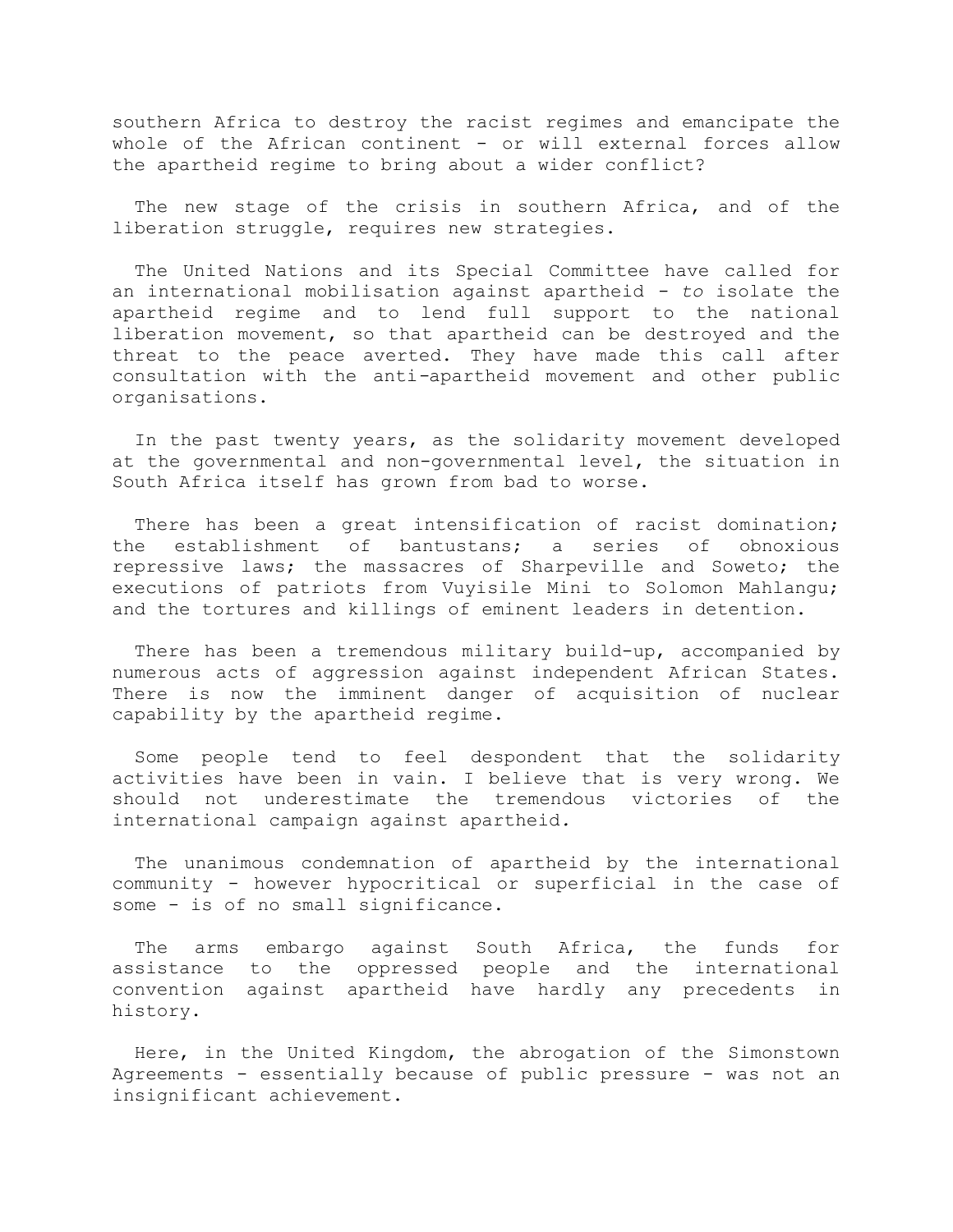I see the "Muldergate scandal", above all, as a tribute to the international campaign, and a sign of decadence in the apartheid regime.

We must recognise the growth of the anti*-*apartheid forces in the past twenty years and their potential strength if they are mobilised and concerted. Africa is no more a colonial preserve.

The climate in Western European countries is very different from that in 1959 when they were still fighting colonial wars or had not become reconciled to the loss of colonies.

Even the major Western Powers are conscious that their economic interests in independent Africa are more important than their stake in apartheid*.*

I do not ignore the danger ahead.

Ever since the debacle of the apartheid regime and the Western secret services in Angola, and especially since the Soweto massacre, there have been frantic attempts to stem the tide of revolution in southern Africa. The recent trends in some Western *co*untries, and the resurgence of racist lobbies, are certainly a cause for concern.

It seems that some powerful politicians here and in the United States would like to hitch the future of their countries to the fortunes of the apartheid regime, and violate solemn commitments in the United Nations.

We must, of course, persist in our efforts to persuade everyone to join the campaign against apartheid*.*

But the struggle for liberation cannot wait until all the racists, the militarists and the profiteers from apartheid see the light. The anti*-*apartheid forces must be mobilised to block the overt and covert alliances with apartheid*.*

Public opinion in the Western countries must be made aware that the forces which seek to cement links with apartheid are a menace to the future of their own countries. They endanger the survival of the Commonwealth, weaken the United Nations, risk the growing economic relations with African countries and create a gulf between their countries and vast regions of the world.